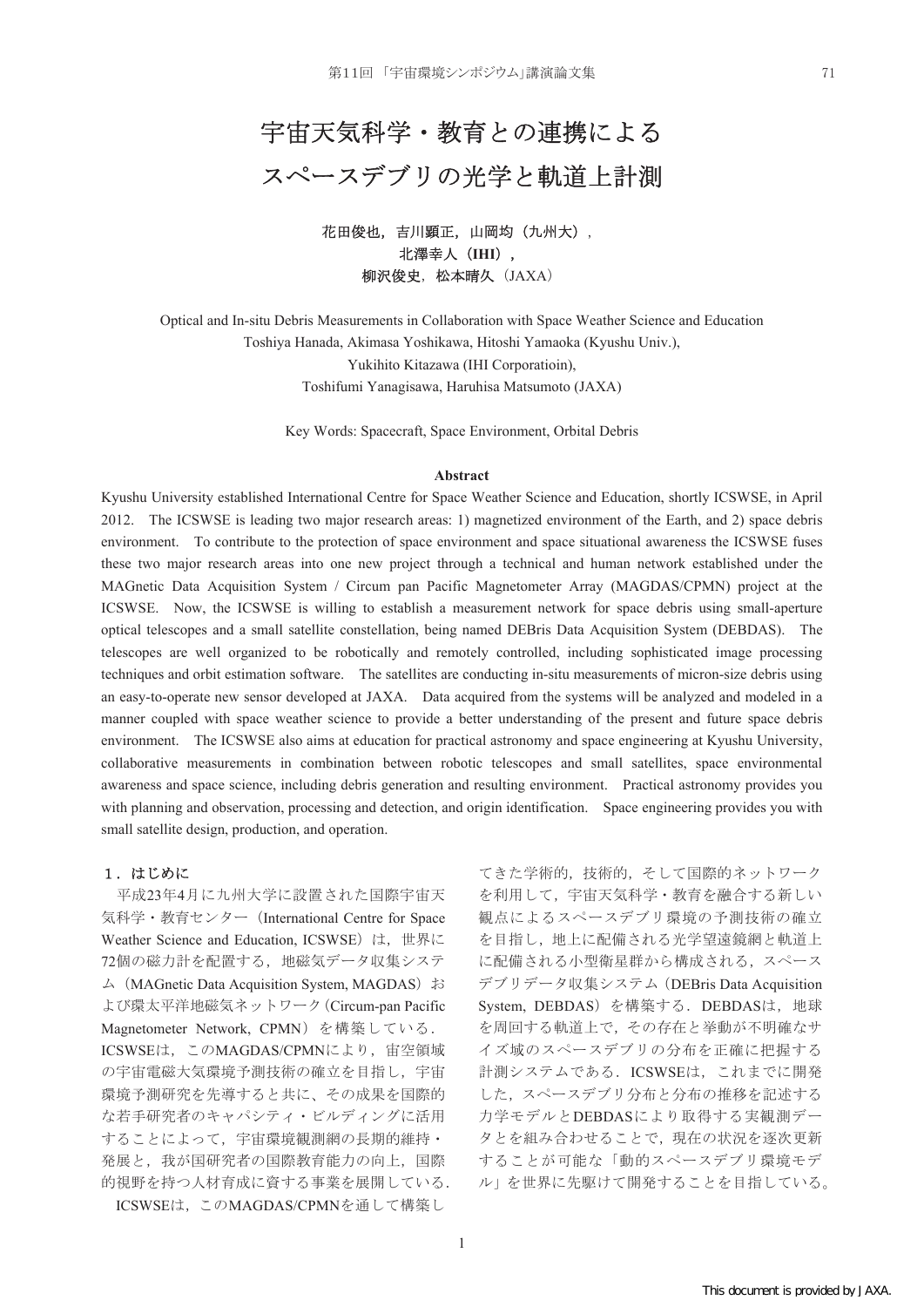#### 2. 地上に配備される光学望遠鏡網

地球の周りには、23,000個にも及ぶ人工物が地上 から追跡されているが、その起源物体が特定されて いる人工物 (Correlated Targets) は17,000個程度に留 まる. 人工物の軌道が決定できれば,軌道逆伝播に よりその起源物体をある程度推定することは可能で あるが、実際には軌道摂動の不確定性と軌道伝播誤 差により、精度よく軌道を逆伝播できても、位置に ついては十分な精度を担保できず、軌道の逆伝播が 長期に及ぶほど起源物体の推定は難しくなる。また, 起源物体と考えられる人工物の破砕事象も多数に及 び、この中から正しい起源物体を特定するのは難し  $V$ .

九州大では,破砕によって発生する破片の大きさ, 面積質量比、質量および放出速度を記述する数学モ デル (破砕モデル) と人工物の軌道を計算する数学 モデル (軌道伝播モデル)を組合せ、任意観測領域 を任意時刻に通過する破片群の存在確率および移動 量を推定することにより、未知スペースデブリ探索 の効率化を図る手法を静止軌道において研究開発し ている。この手法は、ある特定の破砕事象あるいは 軌道異常(破片の放出は確認されていないが、軌道 が異常に変化している現象)を対象とすることによ り、その破砕事象·軌道異常を起源とする人工物を 効率的に検出できるだけでなく、検出した人工物の 起源物体を確実に特定できる.

九州大は、宇宙航空研究開発機構ほかと連携し, 上記の手法により, 1992年2月に爆発した米国Titan IIIC Transtage (国際標識68081E) を起源とする人工 物の検出に成功している。この人工物は、検出後に 公表された国際標識68081Rであった. また, 1981年3 月に軌道異常を経験している米国Titan IIIC Transtage (国際標識73040B)と1987年3月に軌道異常を経験し た米国Titan IIIC Transtage (国際標識75118C) を起源 とする人工物の検出に成功している.

スペースデブリ環境の評価精度を向上させて、衛 星システムや測位の安全・安心に資するため、広域 でのスペースデブリ観測網と研究設備に対する社会 的ニーズが顕在化している。特にアジア域ではスペ ースデブリの観測網が構築されておらず、また観測 点も不足している.

ICSWSEが配備を検討している観測点は、光学望 遠鏡 CCDカメラ. 画像·データ解析サブシステム. とこれらの制御システムから構成され、主要機能と して以下を有する: 1) 九州大学及び国内外の研究 室/教室からの遠隔観測機能, 2) 天候, 望遠鏡の 状態等を検知し, 観測可否を分析する安全機能, 3) 破砕理論に基づく、宇宙デブリの存在頻度予測機能, 4) 観測から物体の検出、位置同定を実施するため



図2:地上に配備される光学望遠鏡網

の画像解析機能, 5) 画像処理技術により光学限界 等級を2~3等級増感可能な画像処理機能,および 6) 物体の軌道を算出するための軌道決定機能.

今後、アジアを軸に世界各地と交流・連携する拠 点として、九州大学に基幹観測拠点を構築し、基幹 観測拠点の運用を通して、今後構築する3次元観測 ネットワークの最適化 (観測効率、観測点配置検討, ビッグ・データ処理等)の研究や、MAGDAS/CPMN との連携観測により、スペースデブリ軌道変化から 滴繹される宙空大気密度変動モデルの構築研究等を 行う予定である.

#### 3. 軌道上に配備される小型衛星群

NASA/ORDEMとESA/MASTERは、いずれも宇宙開 発利用に広く利用される、スペースデブリの環境モ デルであるが、全く異なるアプローチで構築されて いる. NASA/ORDEMは、既存の宇宙機、ロケット上 段機体およびミッション関連物体から、サイズに応 じた一定の割合で放出された微小デブリの中で、実 環境に寄与した微小デブリのみを抽出し、実環境と しての期待値が最大となるように構築されている. 一方, ESA/MASTERは、過去の史実に基づき、微小 デブリの発生起源ひとつひとつを記述する詳細モデ ルに基づいて構築され、また実環境と比較·検証し て信頼性を高めている.

微小デブリの実環境として参照している回収表面 の衝突痕分布は、サイズ・空間領域の限られた、時 刻情報のない過去の積分情報であるため、回収後に 発生した大規模な破砕 (2007年1月の中国衛星破壊兵